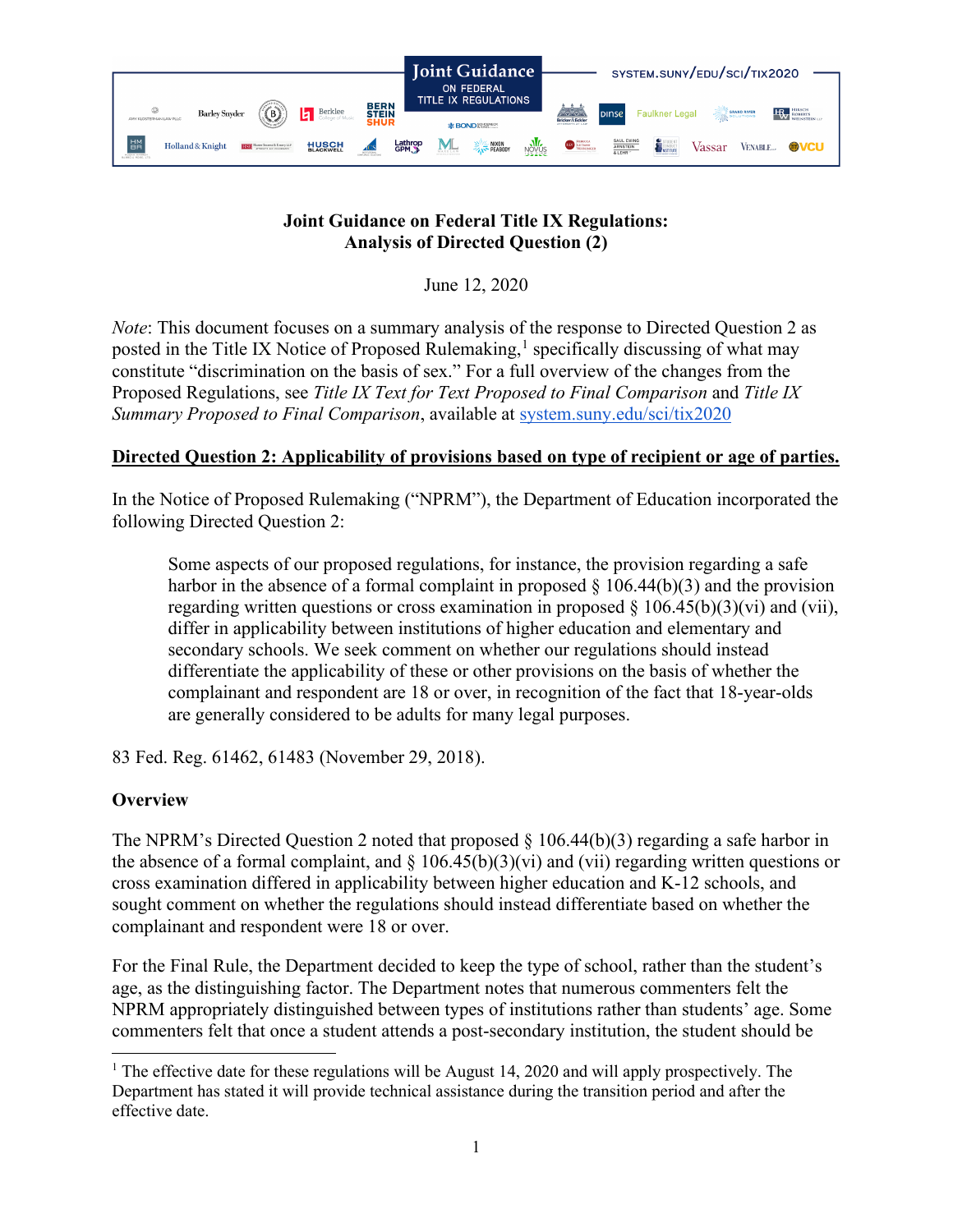treated as an adult for Title IX purposes, and cited FERPA's recognition of instances where "a student has reached 18 years of age or is attending an institution of post-secondary education." *See* 85 Fed. Reg. 30026, 30492 (May 19, 2020). The Department believes that distinguishing by type of institution "will minimize the situations where young students are subject to procedures conducted by a PSE [postsecondary education] institution…" although it notes that there will be occasions when a student under 18 attends a post-secondary institution and will be subject to cross examination. *Id*.

Despite the Department's assertion, all of the requirements that are applicable to PSE are applicable to an elementary and secondary school ("ESE"), with the only exception being the live hearing requirement. The Department categorizes the live hearing requirement and crossexamination requirement as "the most rigorous procedures required in PSE institutions." *See* 85 Fed. Reg. at 30492*.*

### **Potential issues in implementation**

As explained further in the Joint Guidance team's analysis of Directed Question 1, many of the purportedly non-rigorous requirements of the § 106.45 grievance process pose disproportionately burdensome administrative obstacles in the ESE context. Moreover, requirements that may ensure fairness or accuracy in the PSE context may actually introduce unreliability based on parental management of a child's availability for interviews or control over other evidence, advocacy on behalf of a child, or defense of a child's conduct. While parents certainly have the right to protect their children and direct educational processes that directly impact their children, the mechanism described in § 106.45 is incongruent with the nature of ESE students and the realities of the ESE setting.

Without citing any supporting evidence, the Department "maintains that individuals developmentally capable enough to enroll in college are also capable enough to make decisions about and participate in a grievance process designed to advance the person's rights." *See* 85 Fed. Reg. at 30335. Yet this assertion has limited basis in research on student development; rather, experts in advanced learning note that such students who are high in intellectual ability may "show asynchronous (uneven) development - may be highly precocious cognitively while demonstrating age-appropriate or even delayed development emotionally or socially" (Teaching Advanced Learners in the General Education Classroom, Joan Franklin-Smutny, 2011, p. 12). Furthermore, minors who enroll in college programs must only demonstrate intellectual or academic advancement, not developmental advancement. Biologically, minors are developmentally behind their college classmates and may be victims of statutory rape by virtue of their biological age alone.

While the directed question contemplates the possibility of minors attending a PSE, the Department does not address that ESEs are required to continue providing a free, appropriate, public education to eligible students until age 21 under the IDEA. Directed question 5 obliquely mentions the IDEA's age range as it was referenced by a commenter. 85 Fed. Reg. at 30498.

Thus, the Department's distinction based on type of recipient, rather than age, of the parties may not fully address scenarios that arise when students who are eligible for special education and are between the ages of 18 and 21 engage in sexualized conduct, whether as a result of their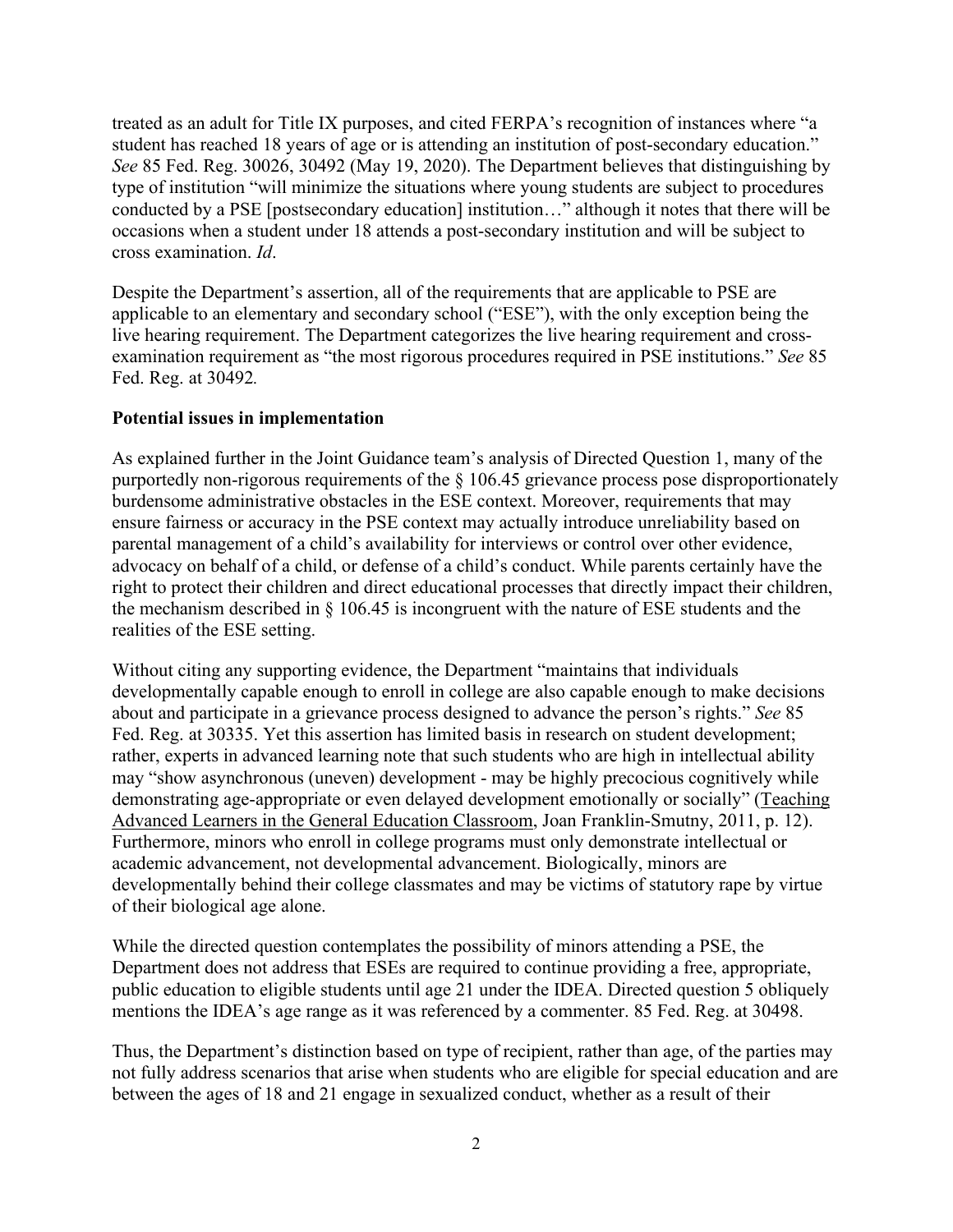disability or not, or are victims of sexual harassment. As a more vulnerable population with potential barriers in the areas of communication, social skills, behavior regulation, intellectual ability, and physical autonomy, this oversight is notable. K-12 schools should prepare to accommodate the needs of eligible students whose age and enrollment status present issues that are different than those issues experienced by disabled and non-ESE students.

## **Live hearing option**

The Department also notes that "nothing in the final regulations…prevents schools from, for example, holding live hearings at the ESE level when both parties are employees **or over age 18.**" 85 Fed. Reg. at 30492 (emphasis added).

The Joint Guidance team does not read this to mean that the Rule permits live hearings at the ESE level **only** when both parties are over age 18, as that distinction does not appear in §  $106.45(b)(6)(ii)$  or any other part of the Final Rule, which states in other places that elementary and secondary schools **may** have live hearings (presumably with cross-examination). *See id.* at 30327, 30363-30364).

A K-12 school can, however, craft a Title IX Grievance Process that requires live hearings only under certain circumstances or even on a case-by-case basis (*id*. at 30365), so long as that decision is not clearly unreasonable or does not constitute discriminatory treatment. Therefore, a K-12 school may adopt a policy that requires live hearings all the time, not at all, on a case-bycase basis, or under circumstances that are defined by age or academic year of the parties.

### **Informal resolution**

The Department notes that commenters objected to having informal resolutions at the K-12 level, stating "since adults sometimes groom their victims for sexual abuse, commenters argued that it would be inappropriate and harmful to permit a teacher to escape the grievance process by going through mediation or another informal resolution process when the 'choice' to participate in informal resolution may not be truly voluntary on the part of the young victim." 85 Fed. Reg. at 30493. The Department stated it was convinced by these concerns and thus revised § 106.45(b)(9) to preclude all recipients from offering or facilitating informal resolution processes to resolve allegations that an employee sexually harassed a student.

### **Statutory rape and lack of capacity to consent**

The directed question does not address situations of student-on-student sexualized conduct where the respondent is over 18 and the complainant is below a state's statutory rape age or where the students are not peers because of a developmental or significant age disparity between the students.

### **Dual enrollment**

The Department notes that commenters felt the regulation should more consciously address students who are dual-enrolled in high school and college, or that higher education institutions should be able to adopt separate policies for individuals who are "in their education program or activity, but who are not students or employees. These might include, according to the